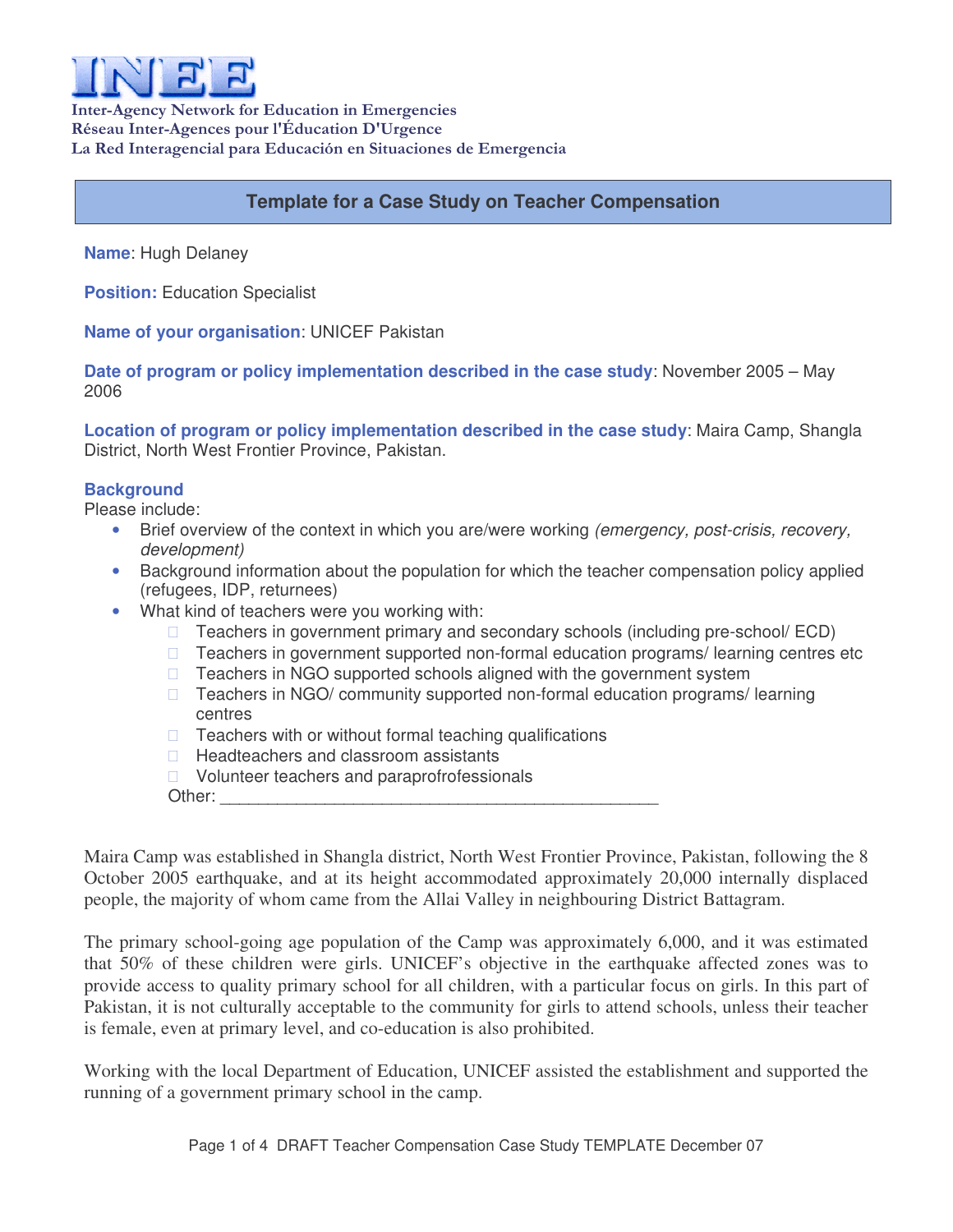## **Challenges of finding women teachers**

This caused a number of challenges for UNICEF as it attempted to enrol all girls in the camp, as there were no suitably qualified women available in the locality who could be recruited as teachers for the camp school. In Shangla and Battagram, female participation in school, and thus in employment, has traditionally been very minimal, and the literacy rates for women are consequently very low. There is a strong cultural bias against women participating in activities outside the home, and many girls are deprived of an education or professional training as a result. This discrimination is so deep rooted in the Shangla/Battagram area that no local women teachers could be found, nor any teachers from amongst the displaced people, who could be recruited to work in the schools.

UNICEF set up an office in Besham town, about 45 minutes from Maira Camp and established close ties with the district education authorities, funding a sub office of social mobilisers, whose task it was to reestablish many of the primary schools which had been destroyed by the office. One of the activities covered by the UNICEF funding was to support the Maira Camp School and finance the teachers' salaries.

## **Women teachers recruited from outside of the district**

In consultation with UNICEF, the acting Department of Education, Executive District Officer, Wadjid Iqbal, who is a native of Mansehra District, recruited seven women teachers from Mansehra, an area about three hours from Shangla, which has a far higher rate of female literacy, enrolment of girls at school and thus a better supply of women teachers. These teachers were recruited at the beginning of November 2005.

#### **Teacher Compensation**

Please describe your teacher compensation experience, including:

- Who are/were the key actors and what is/was their sphere of responsibilities with regard to the compensation of teachers?
- How did the money get dispersed? How was accountability assured? How were issues of corruption addressed?
- Were there specific donor strategies and funding mechanisms put in place? If so, what approaches were taken and how were these implemented?
- Were there specific government structures and/or policies around teacher compensation? If so, how were these communicated and implemented?
- Was the community engaged in and encouraged to support the teacher compensation effort? If so, what approaches were taken to engage the community and what role(s) did they take to support the teacher compensation effort?
- What were some of the challenges you faced in compensating teachers, and how did you overcome those challenges?
- Were there any tools that you used in this work? If so, please describe them and attach a copy if possible.
- Please share any lessons learnt / outcomes / good practices resulting from this experience.

A further important point that should be noted is that the 7 women were all related; there were several sisters and cousins. One older man, who was the father and uncle of the women, also accompanied the women to the camp, where he acted as their chaperone. This man was also employed as a guard in the school and received a moderate salary of his own for this job. It would have been impossible and unacceptable for the community for the women to have taken up their jobs without the presence of the older male family member. Furthermore, camp security was ensured by the presence of the Pakistan army, thus the safety of the women teachers was guaranteed.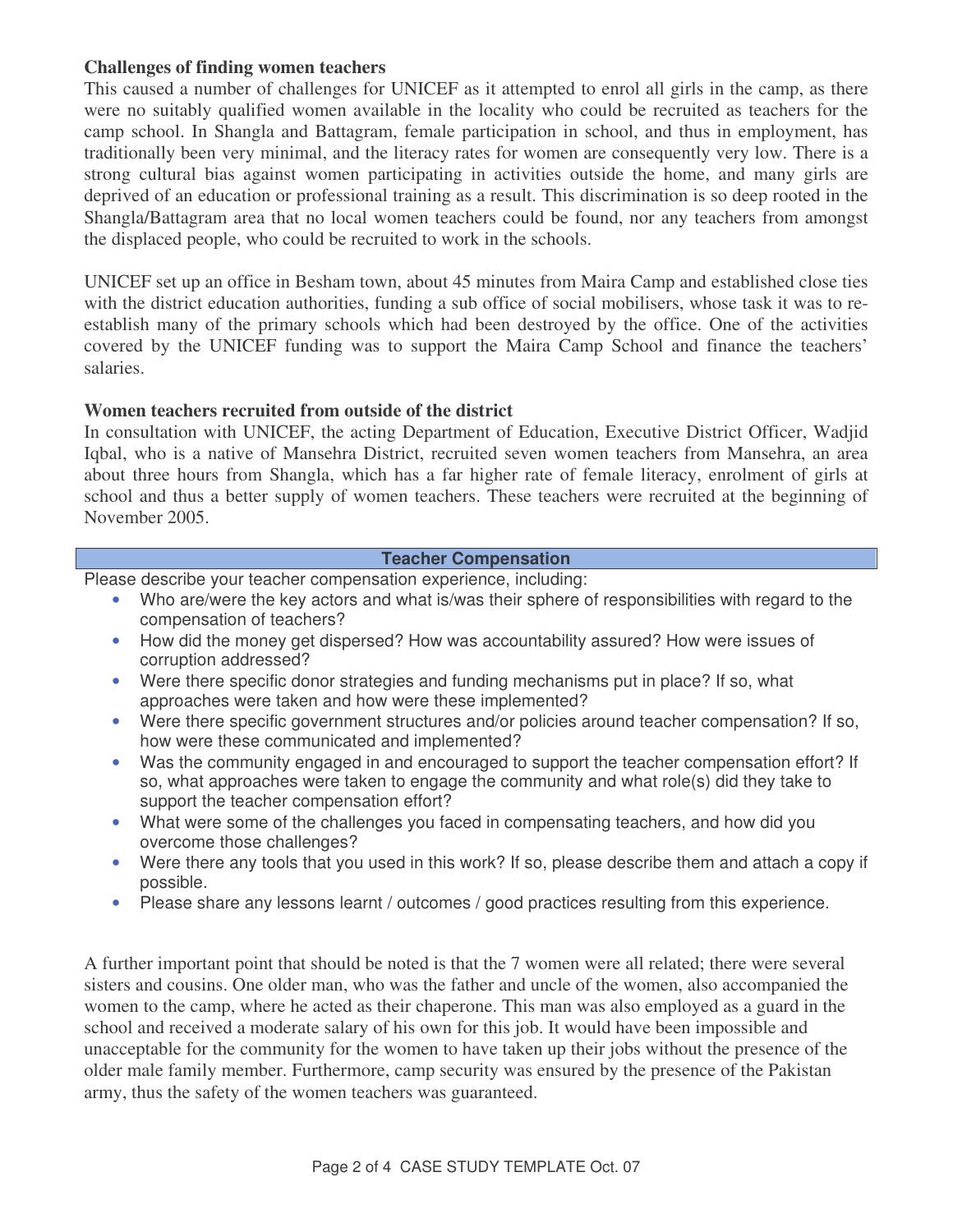The salaries were dispersed through the Department of Education. UNICEF signed a Memorandum of Understanding with the District Education Authorities in order to provide support to the Camp schools over the period of nine months and 50% of the total amount of the agreement was disbursed to the Department of Education at the beginning of the project. When that amount had been spent, and when the Department of Education had provided a financial report, along with the original payment receipts, countersigned by the teachers, UNICEF dispersed the remaining 50% of the agreed budget.

As we were dealing with a small amount of teachers, it was very easy for UNICEF to ensure that the teachers had been paid in full and that there was no corruption or misuse of funds involved. The camp was regularly visited and follow up classroom support provided to the teachers, during which issues of payment and monitoring that all financial matters were in order took place.

## **Policy and Coordination**

Please describe the policy and coordination elements of your teacher compensation experience. For instance:

- Who are/were the key actors and what is/was their sphere of responsibilities with respect to policy and coordination?
- Did you advocate for equitable teacher compensation? If so, describe the process and outcomes:
- Did you engage/ work with the government from the start of the process?
- Did you engage/ work with local or international donors during the process?
- How did you engage/ work with these other actors and ensure coordination?
- What were some of the challenges you faced in developing policy and ensuring coordination, and how did you overcome those challenges?
- Were there any tools that you used in this work? If so, please describe them and attach a copy if possible.
- Please share any lessons learnt / outcomes / good practices resulting from this experience.

Coordination of the camp itself rested with the Pakistani army, which did a very efficient coordination and management role and which also provided security to the camp inhabitants. The District Education authorities were supported by UNICEF to coordinate all education activities in the several camps in the earthquake affected areas in Northern Pakistan. Teachers receive modest salaries in Pakistan, and it is not a well paid profession. It was agreed with the Department of Education that incentives would have to be offered to teachers during the emergency, in particular if it involved moving teachers from the own locality in order to teach in a camp setting.

In order to attract the identified women teachers to come and teach in Maira Camp, a number of incentives were offered. While a locally recruited male teacher was paid a monthly salary of 4,000 Rs (USD 66) in the camp school, the women teachers from Mansehra were offered far higher salaries, from between 7,000 and 9,000 Rs, depending on their individual qualifications and experience.

Three of the teachers had graduated with Bachelor Degrees and the other four had completed their schooling and had several years of experience as teachers.

The teachers were also provided with tents, in which to live in the camp, and though the conditions were not that comfortable, the relatively high salaries offset somewhat the hardship of the post.

**Teacher Motivation, Support and Supervision**